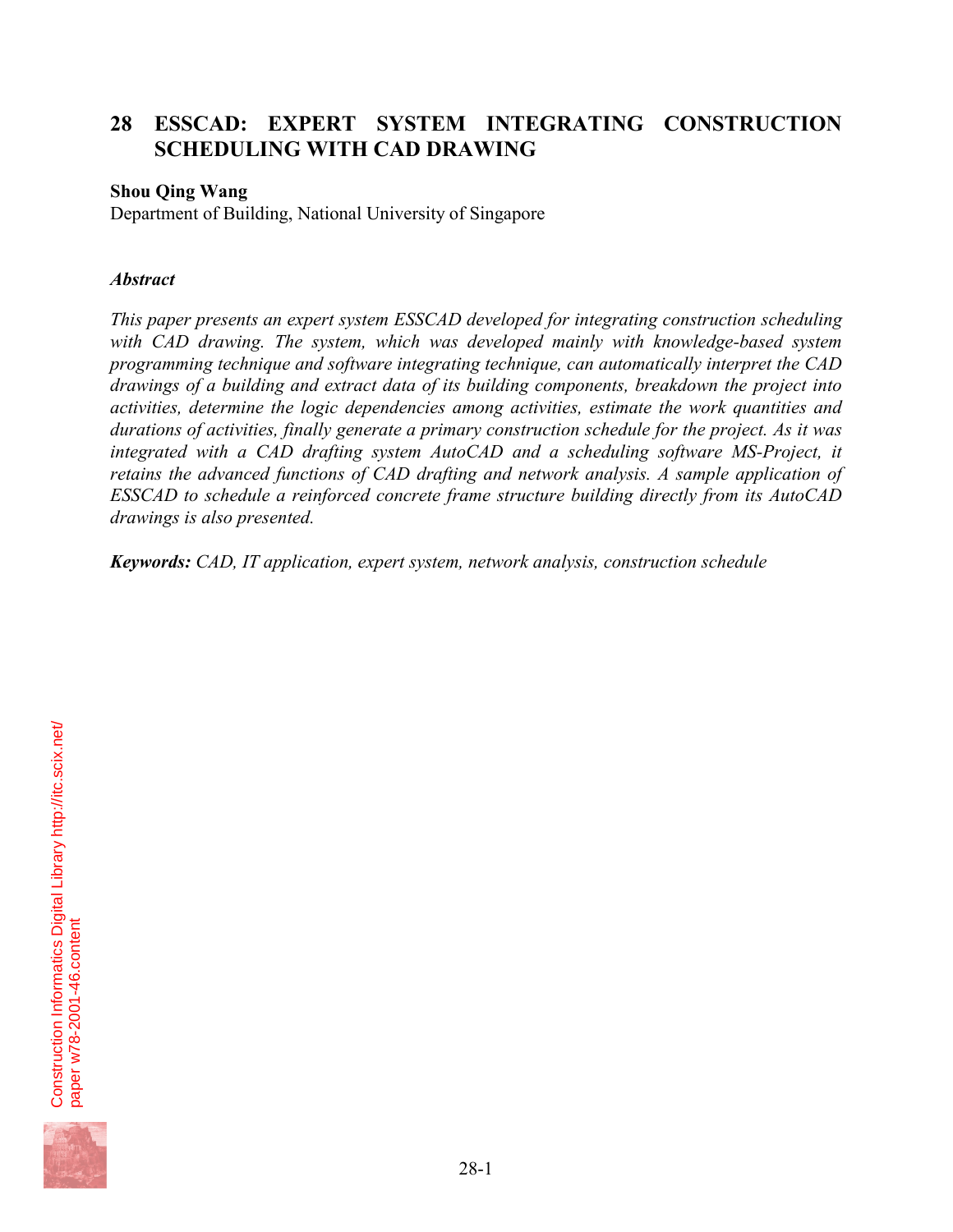#### **INTRODUCTION**

Network analysis technique as key planning tool is widely used in modern construction industry. Many software based on it have been developed and proven effective in improving the construction management especially scheduling of building projects. These software provide sophisticated functions of analyzing network model of a project so as to scheduling the project. However, due to the complexity of building projects and the limitation of traditional software programming technique, these software are applicable only to a prepared network model of a project. They are mainly used to carry out computations on input data provided by construction planner. The input data required normally comprise an activity list complete with their estimated durations and logic dependencies. Even if the design is CAD-based, the data needed for establishing such model can not be extracted directly by these software from the data existing already in the CAD drawings generated at design phase while have to be re-input by the planner. This indeed has constrained the application of the network planning technique and the construction scheduling software based on it. The current situation in design and construction affords the main reasons. On one hand, the data expressed in drawings can only be understood and extracted by human. Namely, the delivery of data from design phase to construction phase is manipulated by human and suffers from numerous shortcomings. On the other hand, the building design and construction scheduling are very professional and different and require engineers in respective discipline of different background and professional knowledge. The process is also difficult and tedious. Therefore, it is difficult and non-practical for engineers in one discipline to do the job in another discipline (Levitt et al, 1988). If the construction schedule of a building can be generated directly and automatically from its drawings provided at design phase, it will benefit in at least two ways: a) to predict the construction schedule at design phase, hence to facilitate the optimize of the design; b) to fully utilize the data existing in the drawings for managerial purposes in construction phase, such as scheduling and estimating, so as to reduce the tedious human manipulation of data and the potential source for numerous errors.

The development of information technology and its application in construction industry have brought about some changes to the industry. Firstly, the application of CAD grants a CAD drawing with two meanings: a) to engineers, it consists of a series of graphic symbols representing a building; b) to computer, it is a processable data file which contains data related to the building, and this makes it possible to interpret the CAD drawing and to extract from it the data needed for construction management. Secondly, the development of artificial intelligence technique makes it possible to store construction expert's experiences and knowledge into knowledge bases of an expert system to facilitate the auto-generation of construction schedule of a building project.

There are already different expert systems that have been offered for construction planning and new ones are still continuously emerging (Mohan, 1990). These systems deal in various manners with some or all of various aspects of automated construction planning. In most cases expert shells have been used, but some researchers design their own rule-based systems using a suitable programming language. Kahkonen (1994) has reviewed in details the research within the last three decades of preparation and updating of construction schedules, including the development of manual techniques, project networking techniques, expert systems, and research within the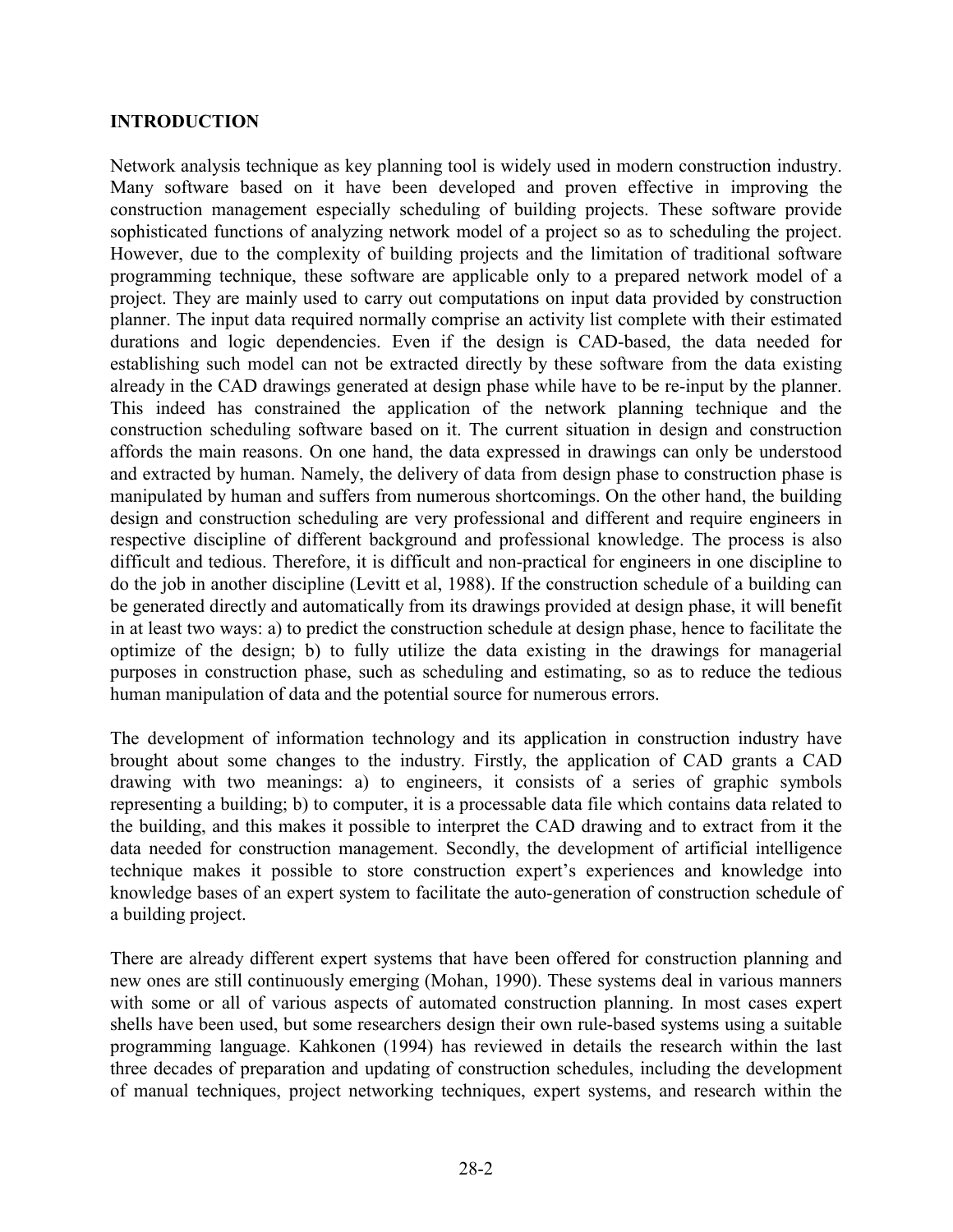logic of schedules. However, many of them seem to have never passed the prototype phase or posses several methodological problems and only a few of them have addressed the CAD drawing interpreting and auto-extracting data needed for scheduling directly (Cherneff et al, 1991; Darwiche et al, 1989; Kunz et al, 1999; Fischer et al, 1996; Parfitt et al, 1993). Furthermore, almost every of these systems require great changes to the designers' conventional and traditional drafting method and procedure as well as the format of drawing. Namely, they proposed and adopted object-orient CAD model or other models for building design and/or Architecture/Engineering/Construction (A/E/C) integration. This definitely hinders their possible application as changing the tradition is very difficulty and needs time. Therefore, the authors believe that the object-orient or other integration of A/E/C is certainly the direction of research. It should not, however, at least at present, require fundamental change to the traditional CAD drafting method and procedure. To the contrary, the researchers should contribute more effort to programming and providing sophisticated integration between the current popular CAD system and scheduling software to facilitate the data sharing of building design and construction scheduling. The authors also believe that it is possible to do so through the experience of developing ESSCAD, especially by applying the principle of expert system (Lu et al, 1992; Wang, 1996; Wang et al, 1995), and that it is possible for integrated computer tools to provide knowledge to a designer to the knowledge provided by the multiple engineers on a project design team, e.g. construction planners, or vise versa (Clayton et al, 1994).

The objective of this research is therefore firstly to study the feasibility and principles for interpreting CAD drawing and auto-generating network-based schedule of a building project. It then aims to, using the knowledge-based system programming technique and software integrating technique, develop an expert system (i.e. ESSCAD) which can integrate the construction scheduling with CAD drawing, i.e. automatically interpret the CAD drawing of a building project and extract data of its building components, breakdown the project into activities, determine the logic dependencies among activities, estimate the work quantities and durations of activities, finally generate a primary construction schedule for the project. The system should also be integrated with popular CAD drafting system, e.g. AutoCAD, and popular construction scheduling software, e.g. Microsoft Project 4.0 for Windows (PROJECT), so as to retains their advanced functions of CAD drafting and network analysis. As the first step of ESSCAD development, the CAD drawing to be interpreted is confined to the reinforced concrete frame structure buildings because only knowledge bases for this kind of buildings are constructed presently. However, the principle and method described in the paper are applicable to other types of buildings provided related knowledge bases established.

The research was carried out during 1994 to 1996 and is the implementation work of a former research entitled Hybridized System for Construction Management and Claiming Based on Network Planning Techniques (Lu et al, 1992).

Due to constraints on its length, this paper will describe only the model, structure, components and programming of ESSCAD. A sample application of ESSCAD to schedule a reinforced concrete frame structure building directly from its AutoCAD drawings will also be presented. Readers may refer to (Wang et al, 1995) for information on the principles for interpreting CAD drawing and auto-generating construction schedule based on the data extracted from the drawing.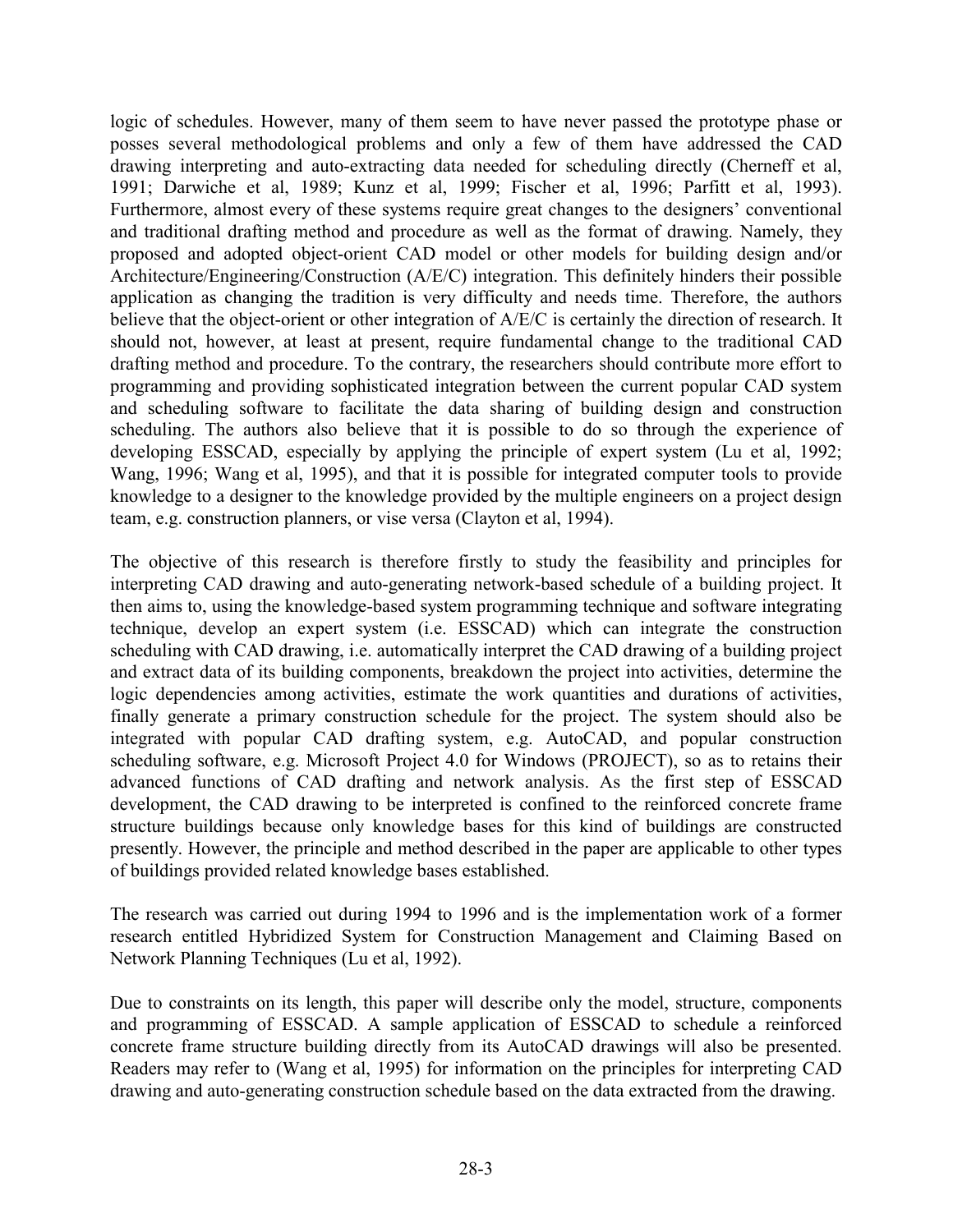## **STRUCTURE AND COMPONENTS OF ESSCAD Introduction**

Taking into account its characteristics and functions, ESSCAD was programmed with the knowledge-based system programming method. Being a typical expert system, ESSCAD consists of Knowledge Base, Knowledge Base Management System (KBMS), Inference Engine, Dynamic Database and User Interface as shown in Figure 1.



*Figure 1. Components of ESSCAD* 

ESSCAD processes the data in the flow shown in Figure 2 from which it can be seen that the link established between AutoCAD and PROJECT is semi-dynamic, i.e. once there is any change in CAD drawing, user could run ESSCAD again to generate a new construction schedule.

# **The Dynamic Database**

The Dynamic Database of an expert system stores data of the current state of the system when it is running, such as its starting, intermediate and final results. For ESSCAD, the Dynamic Database stores mainly two kinds of data, i.e. knowledge for modules of CAD drawing interpreting and network generating. Most of the data in the Dynamic Database are organized with Frame method, which is widely used for effective representation of knowledge for expert system.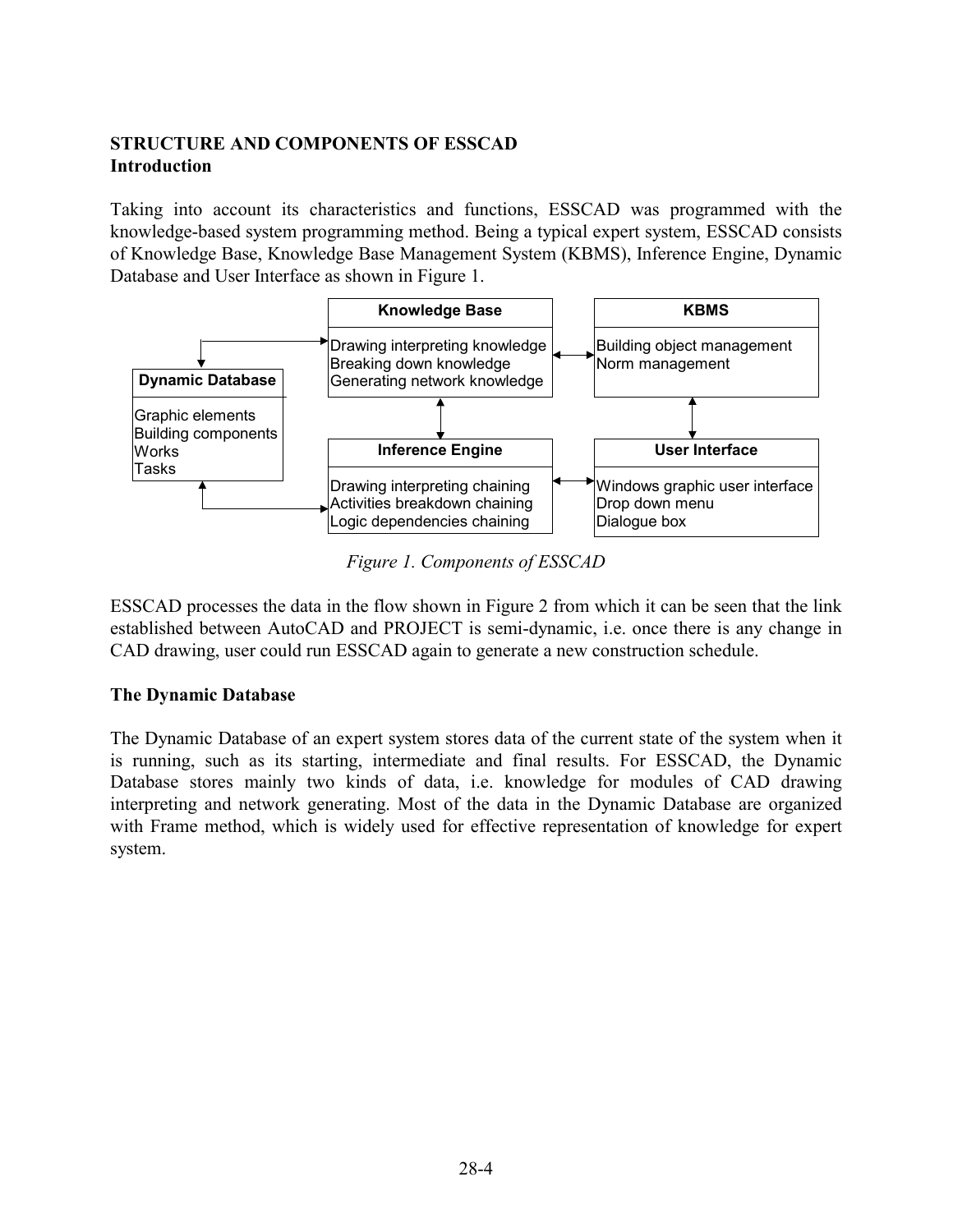

*Figure2. Process Flow of ESSCAD* 

Dynamic Database for CAD Drawing Interpreting Module

As mentioned above, the interpreting of CAD drawing can be divided into two steps: a) extracting data of geometric graphic elements from the DXF of CAD drawing; b) extracting data of building components in the drawing by processing the data extracted in the first step. The data flow of dynamic database in this module is shown in Figure 3.



*Figure 3. Data Flow in Interpreting CAD Drawing* 

The graphic elements interpreted includes line, circle, text, dimension. The data content of a graphic element is determined by its geometric characteristics and is shown in Table 1. A tag for a graphic element was used to indicate whether the element has been processed or not.

| Graphic   | Usage for Drafting Building   Data Content |                                                       |  |
|-----------|--------------------------------------------|-------------------------------------------------------|--|
| Element   | Component                                  |                                                       |  |
| Line      | various building<br>Drafting               | Layer, coordinates of both ends, line type and        |  |
|           | components                                 | color, tag                                            |  |
| Circle    | Drafting the components                    | Layer, coordinate of center, radio, tag               |  |
| Text      | Letter or number, describing               | Layer, text content, font, height, coordinate, rotate |  |
|           | properties of components                   | angle, tag                                            |  |
| Dimension | Describing<br>sizes<br>and                 | Layer, coordinates of both ends, length, rotate       |  |
| line      | locations of the components                | angle, dimension text/number, tag                     |  |

*Table 1. Data Contents of Basic Graphic Elements*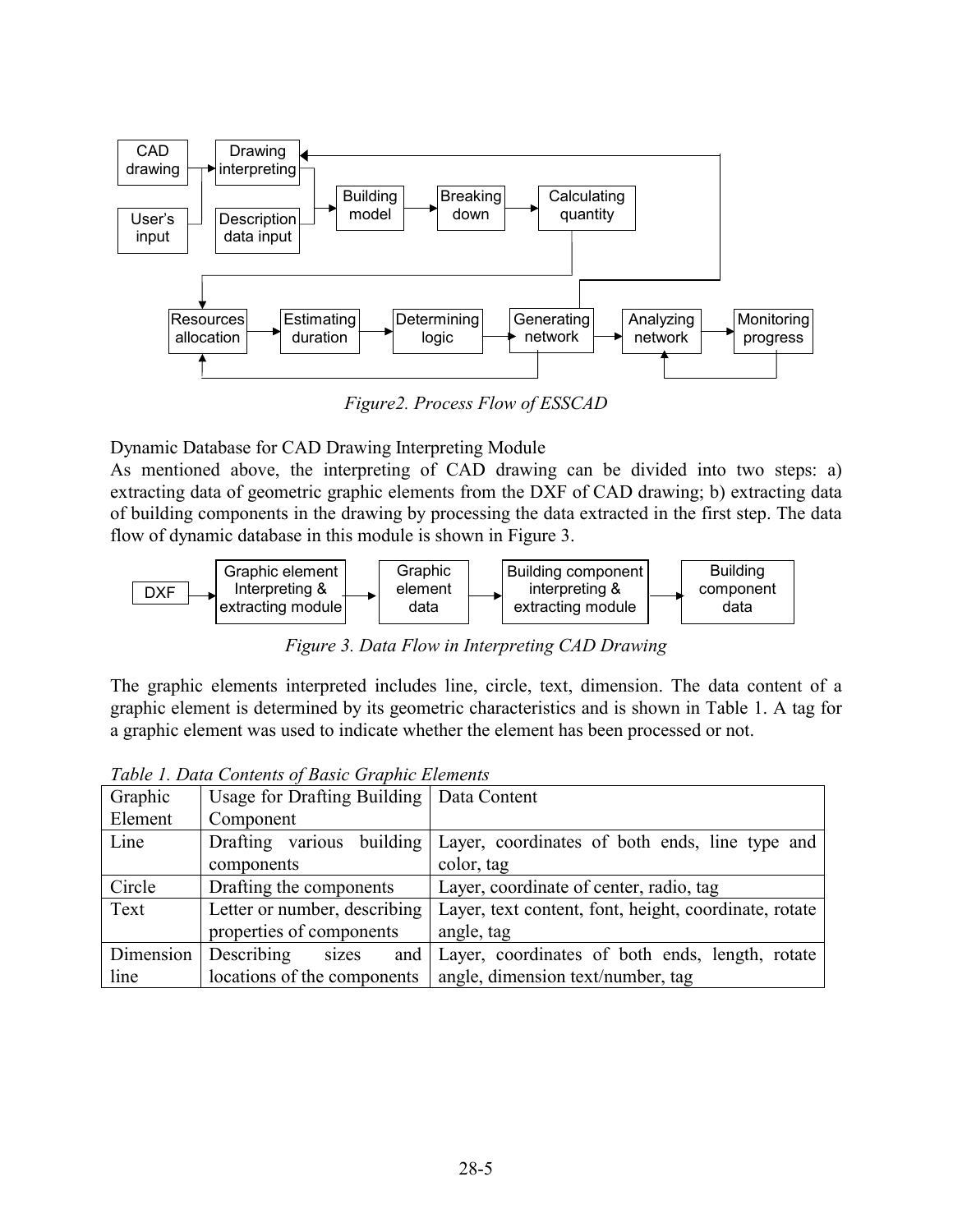As mentioned before, the building component includes beam, slab, column, wall, window and door, etc. In ESSCAD, however, axes are also treated as one type of building component as they control the locations and sizes of building components in a drawing and hence very important for CAD drawing interpreting. The data content of a building component is described in Table 2 taking axis, beam and column as examples. Because ESSCAD can interpret only 2D CAD drawing, the user should input the heights of beams and the heights of columns (the latter usually equal to the floor height).

| <b>Building</b> | Graphic Elements Involved    | Data Content                                     |  |
|-----------------|------------------------------|--------------------------------------------------|--|
| Component       |                              |                                                  |  |
| Axis            | Dimension line, circle, text | Identify number (ID), line, text                 |  |
| Beam            | Line, text                   | ID, name (text), width, length, axis the beam is |  |
|                 |                              | in, axes the beam's both ends are in, height     |  |
| Column          | Line, text                   | ID, name, widths of both sides, axes the column  |  |
|                 |                              | is in, height                                    |  |

*Table 2. Data Contents of Building Components* 

Dynamic Database for Network Generating Module

The needed data for network generating is shown in Table 3. The Zone, Functional System and Work are three types of objects suggested by Shaked et al (1995) for representing a building. Their data are very important and fundamental for network generating. The adjust factor for Work is a proportion used to convert the quantity of a Functional System to the quantity of the Work according to the Norm.

| Data Type   | Definition/Usage              | Data Content                                           |  |  |
|-------------|-------------------------------|--------------------------------------------------------|--|--|
| General     | Describing general aspect of  | Building ID, name, total height, number of floors,     |  |  |
| data        | a building                    | total building area, foundation type, roof type, door  |  |  |
|             |                               | and window type                                        |  |  |
| Zone data   | Spaces of group of spaces     | name, type (horizontal/vertical),<br>Zone<br>ID,       |  |  |
|             | serving as autonomic units in | beginning and ending floors, its beneath floor,        |  |  |
|             | planning process.             | functional systems and adjacent zones                  |  |  |
| Functional  | of<br>Group<br>components     | Functional system ID, name, works, quantity and        |  |  |
| system data | serving a function purpose    | unit                                                   |  |  |
| Work data   | Operations for installing a   | Work ID, name, beginning and ending status,            |  |  |
|             | functional system             | quantity and unit, work teams, adjust factor           |  |  |
| Activity    | Basic operations a project is | Activity ID, name, zone, functional system, work,      |  |  |
| data        | broken down into, based on    | duration, time unit, preceding/succeeding activities,  |  |  |
|             | the above three objects       | activities with Start-Start (SS) relation with it,     |  |  |
|             |                               | earliest start/finish, latest start/finish, total/free |  |  |
|             |                               | float, planed start/finish, actual start/finish, %     |  |  |
|             |                               | completed                                              |  |  |
| Flow data   | Describing arrangement of     | How a building is divided into sections, number of     |  |  |
|             | flow process construction     | sections, resources availability                       |  |  |

*Table 3. Contents of Data for Network Generating*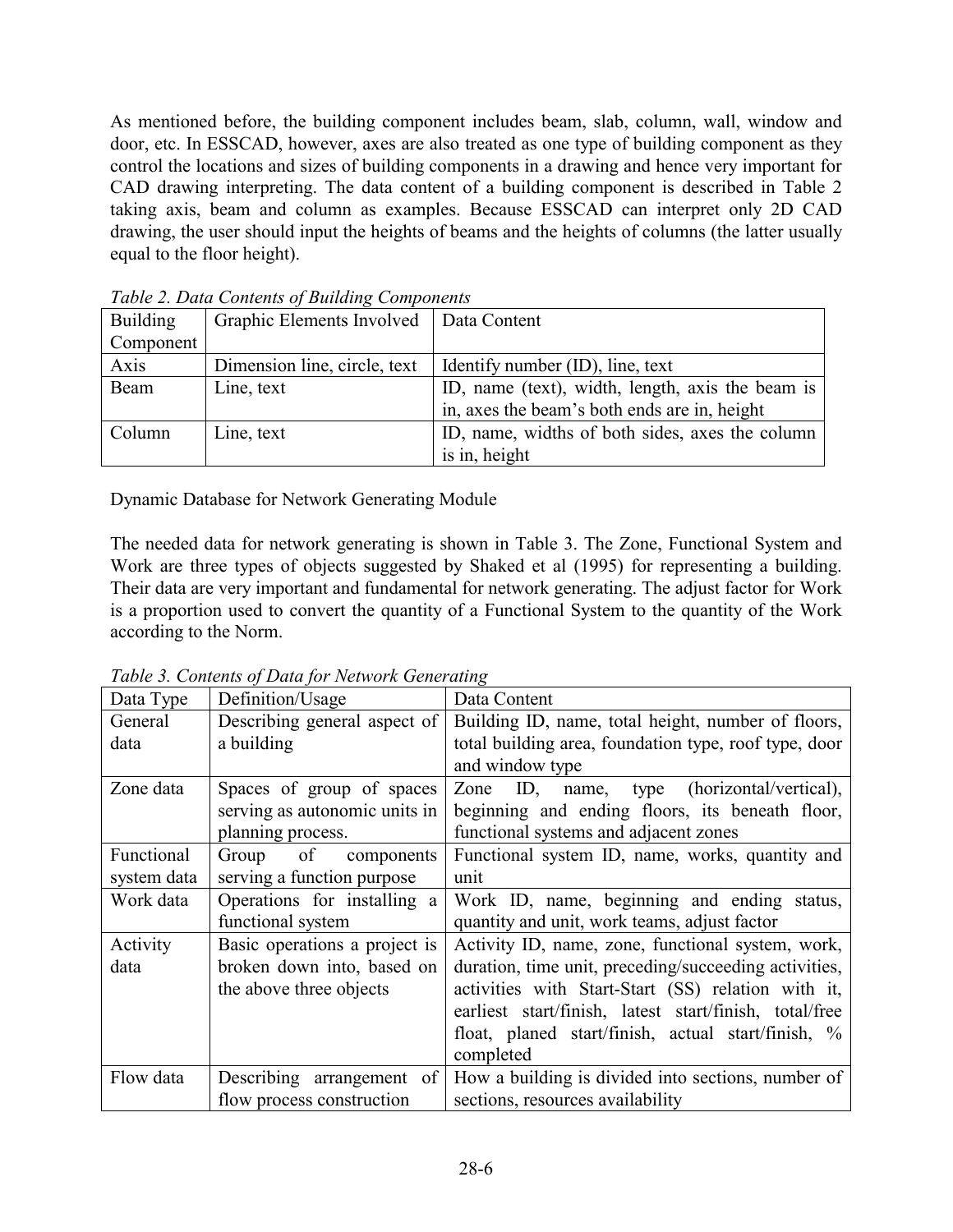#### **The Knowledge Bases**

Methods for Knowledge Representation

Three methods, i.e. the Production Rule, Frame and Logic, have been adopted in ESSCAD to represent knowledge. The following is an example of Logic method for estimating the quantity of one type of building component:

 Procedure Quantity\_Calculate Define the type of the component; Calculate the quantity of each component; Calculate the quantity of this type of components; Output the quantity of this type of components. Exit

Construction of Knowledge Bases

A lot of knowledge are needed for ESSCAD which are classified into mainly three parts, i.e., knowledge relating to CAD drawing interpretation, activity breakdown and logic dependencies establishment respectively.

#### *Knowledge relating to CAD drawing interpreting*

Most of this kind of knowledge is represented in production rules, such as the knowledge for differentiating Axis:

IF: there is line in Layer of Axis;

AND the line is with characteristics of axis (e.g. it is dot line);

AND there is circle in the same Layer;

AND the distance between one end of the line and the circle is less than a threshold value;

AND there is a text in the circle;

AND the text describes the characteristics of axis,

THEN: this line is an axis;

AND generate an axis element;

AND tag the line as processed;

AND tag the circle as processed;

AND tag the text as processed.

In fact, a rule of this kind usually consists of several sub-rules. For example, "if the line is with characteristics of axis" and "if the text describes the characteristics of axis" are sub-rules that have further more detailed sub-rules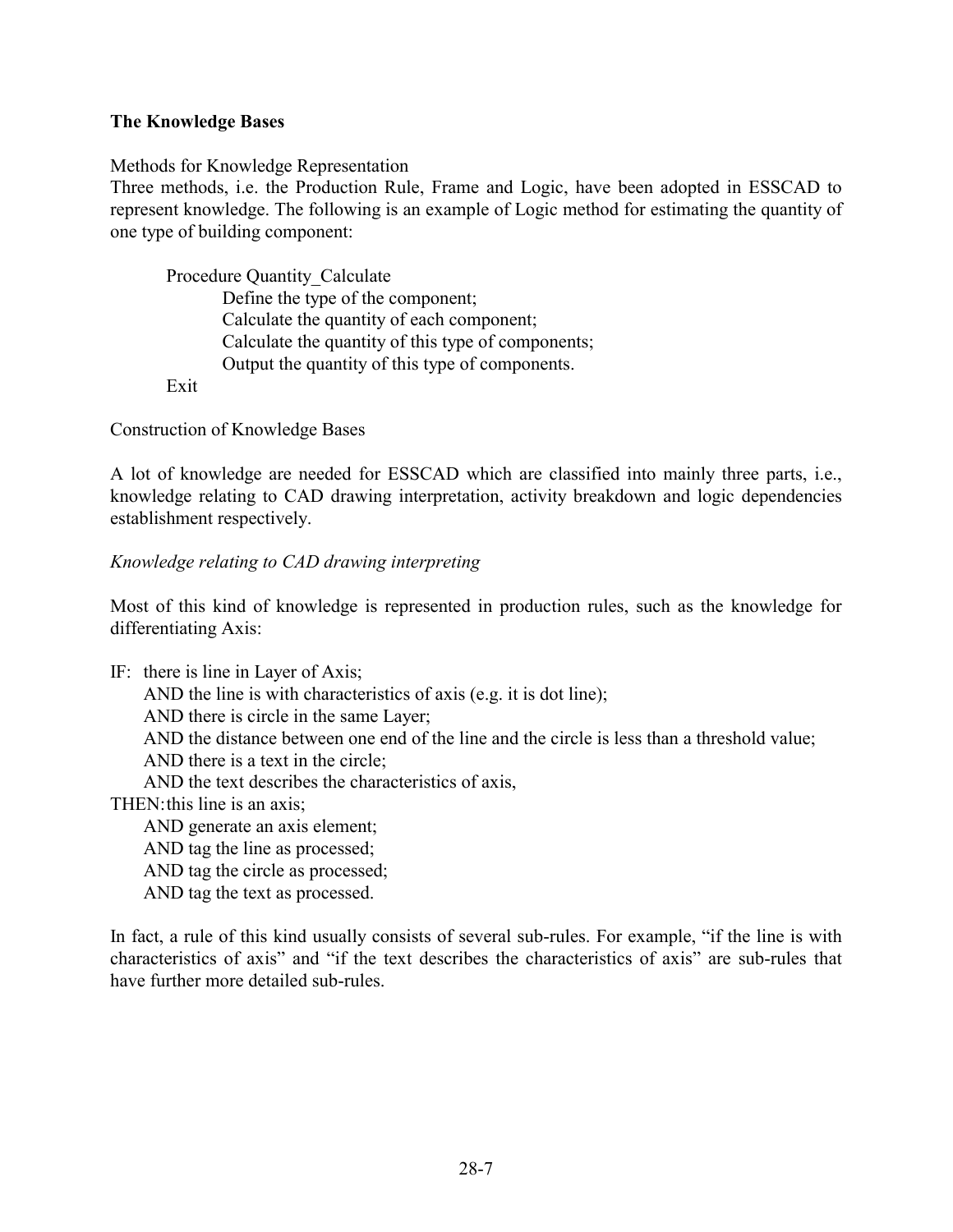#### *Knowledge for breaking down project into activities*

This kind of knowledge consists of all typical activities for constructing a building and the activities are grouped according to work breakdown structure. The knowledge was extracted from either the general construction knowledge or practical experiences of related professional personnel in China. For example, the typical activities for the construction of a reinforced concrete component consist of setting out, installing formwork, laying steel bar, pouring concrete, curing concrete and stripping formwork. ESSCAD could then, based on these typical activities, break down project into activities according to the Zone, Functional System and Work data, which, as described above, are either input by user or already exist in the Dynamic Database. The structures and contents of Activity, Zone, Functional System and Work data are the same as described in Dynamic Database. Because the size of this kind of knowledge bases in ESSCAD is large (there are, at the moment, about 60 typical activities in the basic knowledge base and more could be added. Nevertheless, this is as another limitation of ESSCAD at present), they are stored and managed by applying a database management system, i.e. FoxPro for Windows, to take its advantages of effective data management. The database management system and the expert system are separated parts in ESSCAD but are closely coupled through programming. At the moment, only knowledge bases for reinforced concrete frame structure building were established for ESSCAD and need to expand further.

## *Knowledge for network generating*

This kind of knowledge consists of knowledge about construction arrangement, activity quantity and duration estimation, logic dependency establishment and network reasonability check.

- Construction arrangement knowledge relates to how the manpower is arrangement. They are also stored with Frame method and consist of ID, work type, work team name, work team size (number of labor), quantity unit, norm, and adjust factor.
- Logic dependency knowledge consists of the logic dependency of activities in one horizontal zone, in two adjacent horizontal zones, in one horizontal zone and one adjacent vertical zone. The following example shows how to establish the logic dependency of two activities in the same horizontal zone.
- IF: there are activity A and activity B existing in one horizontal zone; AND the finish state of activity A coupled with the start state of activity B; AND the duration of activity A for constructing a flow section in the zone is d,
- THEN: there is a logic dependency of "SS+d" between activity A and Activity B.
- Network reasonability knowledge consists of rules for deleting unnecessary logic and identifying logic loop in the network diagram generated. For example, the rule for deleting unnecessary logic is shown below.
- IF: activity A is a preceding activity of activity B; AND activity A can reach activity B via a path P; AND the path P is not the path that activity A links directly to activity B, THEN: activity A is not necessary a preceding activity of activity B;
	- AND delete this unnecessary logic dependency.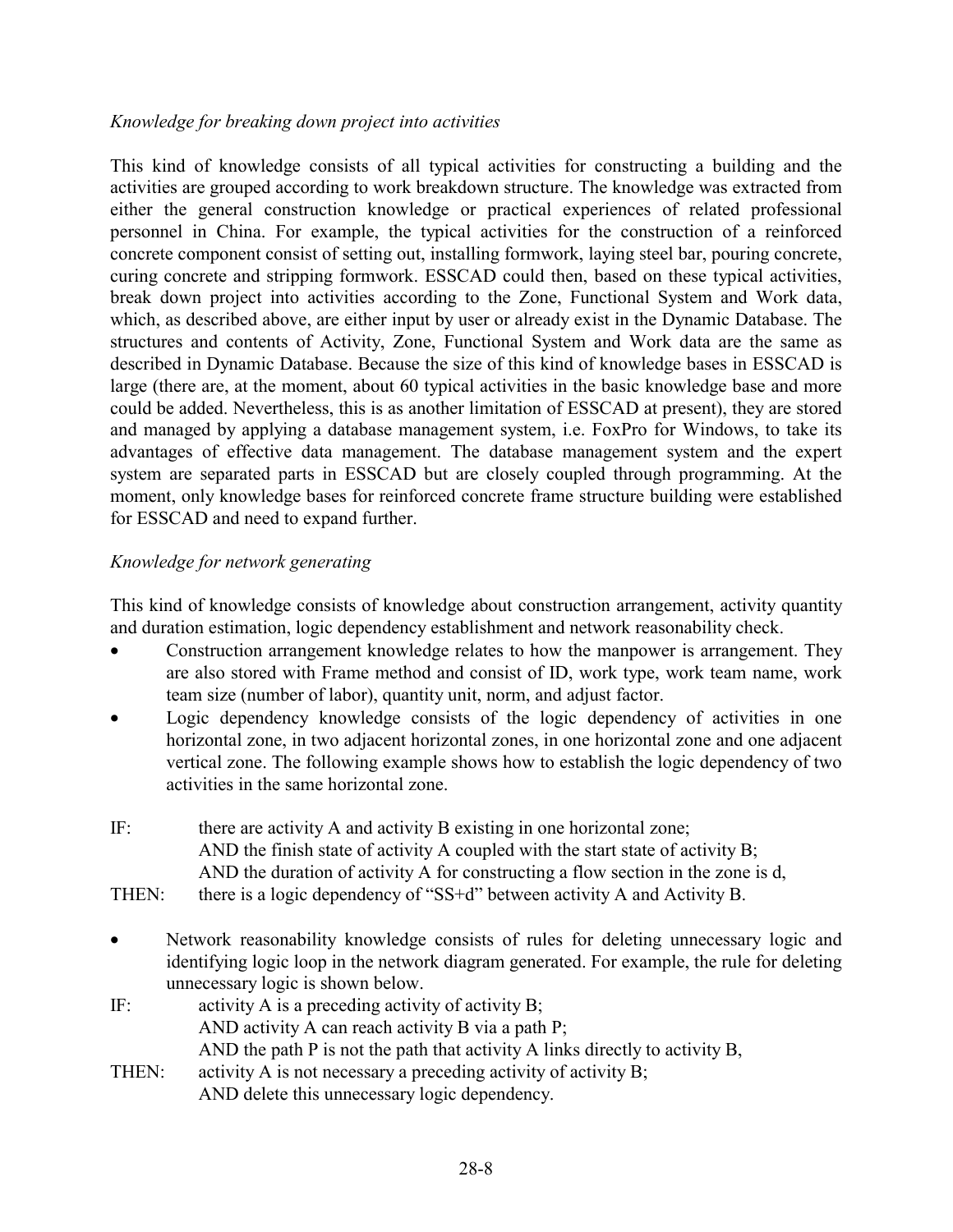Again, only knowledge for reinforced concrete frame structure building was established for ESSCAD and this is another limitation of ESSCAD at the moment.



#### Knowledge Bases Management

For ESSCAD, the knowledge bases to be managed fall into two catalogues, the knowledge about project breaking down and the Norm. They are general knowledge and suitable for any buildings of the same type. They should, however, be updated and expanded timely to cope with the real situation. This kind of knowledge is relatively dynamic which is different from the static knowledge. The latter is relatively "static", for example the knowledge for checking network loop and for deleting unnecessary logic dependencies, hence was embodied in ESSCAD during programming.

## **The Inference Engine**

ESSCAD employs mostly the forward chaining (reasoning) and sometimes the backward chaining. When ESSCAD performs forward chaining, it starts searching in the related knowledge bases according to the starting data input by user and continues till all rules are matched. When ESSCAD performs backward chaining, it firstly assumes a conclusion then searches rules in the knowledge bases to prove this conclusion. If the rules are found, the conclusion is justified. Otherwise it will be rejected. For example, the process of judging whether a line in a CAD drawing is an axis during interpreting CAD drawing is a backward chaining. When a line is encountered, ESSCAD firstly assumes it is an axis. It then searches whether there is a circle exists near one end of the line within a threshold distance and, if there is, whether the circle possesses the characteristics of an axis's end circle. If all rules are matched, the line is justified an axis. If not, the line is not an axis.

The inference engine consists of the main module and some sub-modules. The main module performs functions of confirmation, selection and loading of sub-modules while the sub-modules perform various sub-functions chosen in main module. The architecture of ESSCAD is shown in Figure 4.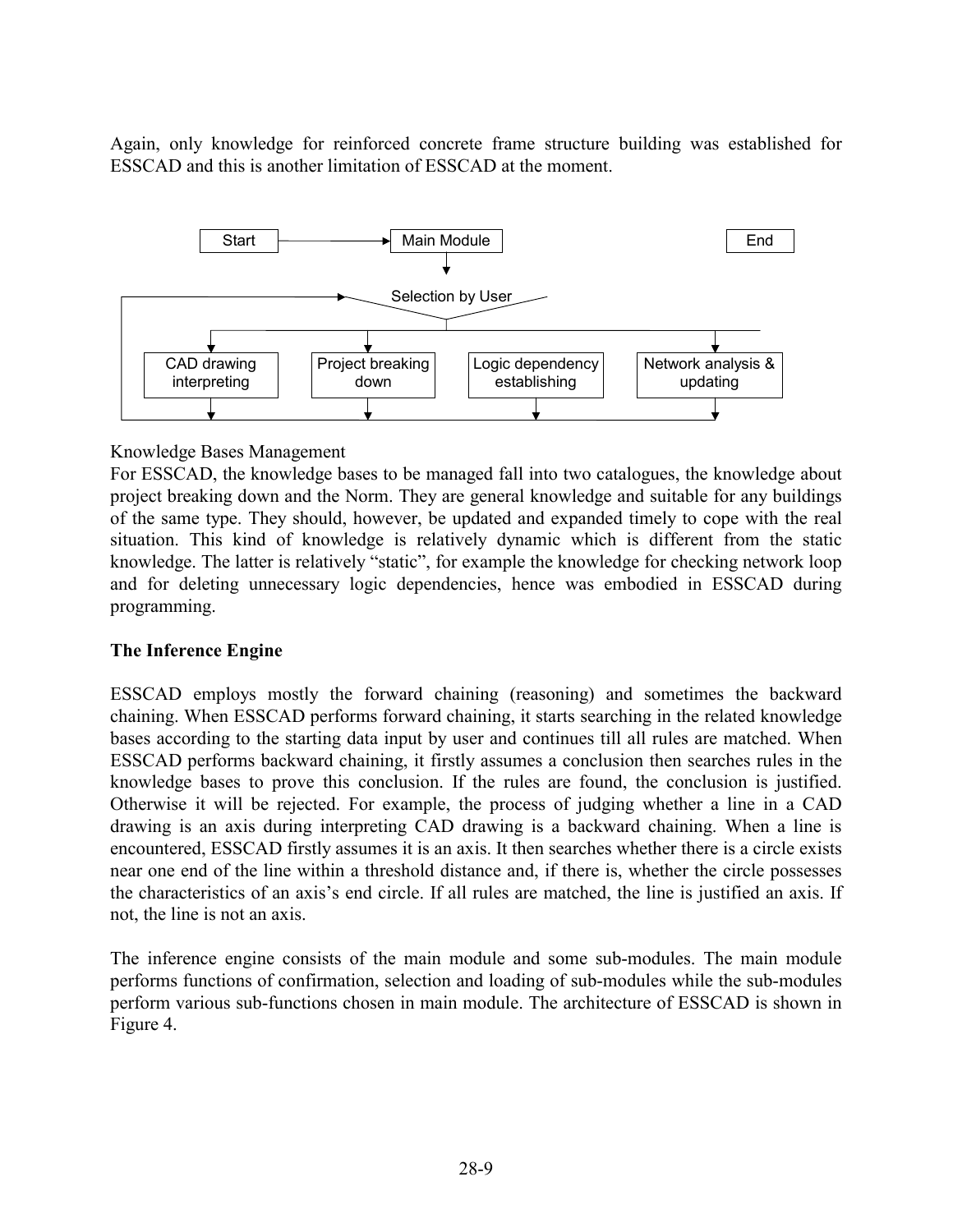

Due to the length constrains of the paper, only flowchart of the CAD Drawing Interpreting module is shown here as in Figure 5. For flowcharts of other modules, please refer to (Wang et al, 1995).



*Figure 5. Flowchart of CAD Drawing Interpreting Module* 

# **SYSTEM ENVIRONMENT AND APPLICATION EXAMPLE**

## **System Environment**

The main frame of ESSCAD is programmed with Borland C. The knowledge bases and database are programmed with ForPro for Windows while their links with the main frame are also programmed with Borland C. The user interface of ESSCAD is programmed with Borland Object Windows. ESSCAD can run on IBM PC or compatibles installed with Microsoft Windows 3.1/95, AutoCAD 12.0 and PROJECT 4.0.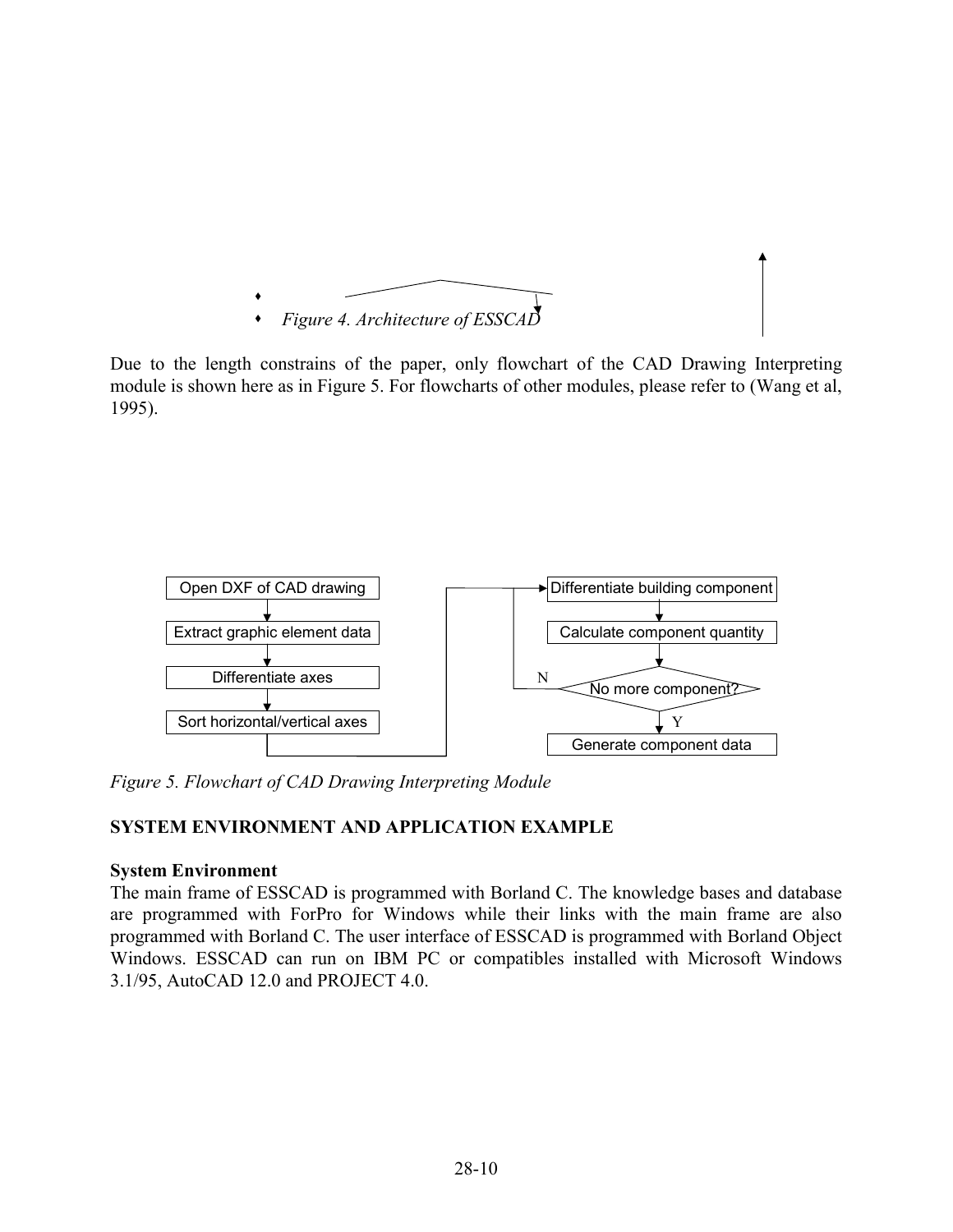## **Application Example**

The sample project is a reinforced concrete frame structure commercial complex that consists of seven floors. The floor 1 and 2 are for shop, floor 3 and 4 are for office and floor 5 to 7 are for residence purposes. Its CAD plan drawing is shown in Figure 6. If the Zone Data was input as shown in Table 4 and resource data as (only labor is considered): 20 for laying steel bar, 15 for installing formwork, 15 for pouring concrete and 10 for masonry, ESSCAD can extract data from the CAD drawing, e.g. the data on beams in X-direction as shown in Table 5, and generate the network schedule as shown in Figure 7.



*Figure 6. CAD Plan Drawing of Sample Project* 

| Zone Name               | Characteristic | From Floor No. | To Floor No. |
|-------------------------|----------------|----------------|--------------|
| Horizontal Zone 1 (HZ1) | Foundation     |                |              |
| HZ2                     | Shop           |                |              |
| HZ3                     | Office         |                |              |
| HZ4                     | Residence      |                |              |
| HZ5                     | Roof           |                |              |
| Vertical Zone 1 (VZ1)   | External Wall  |                |              |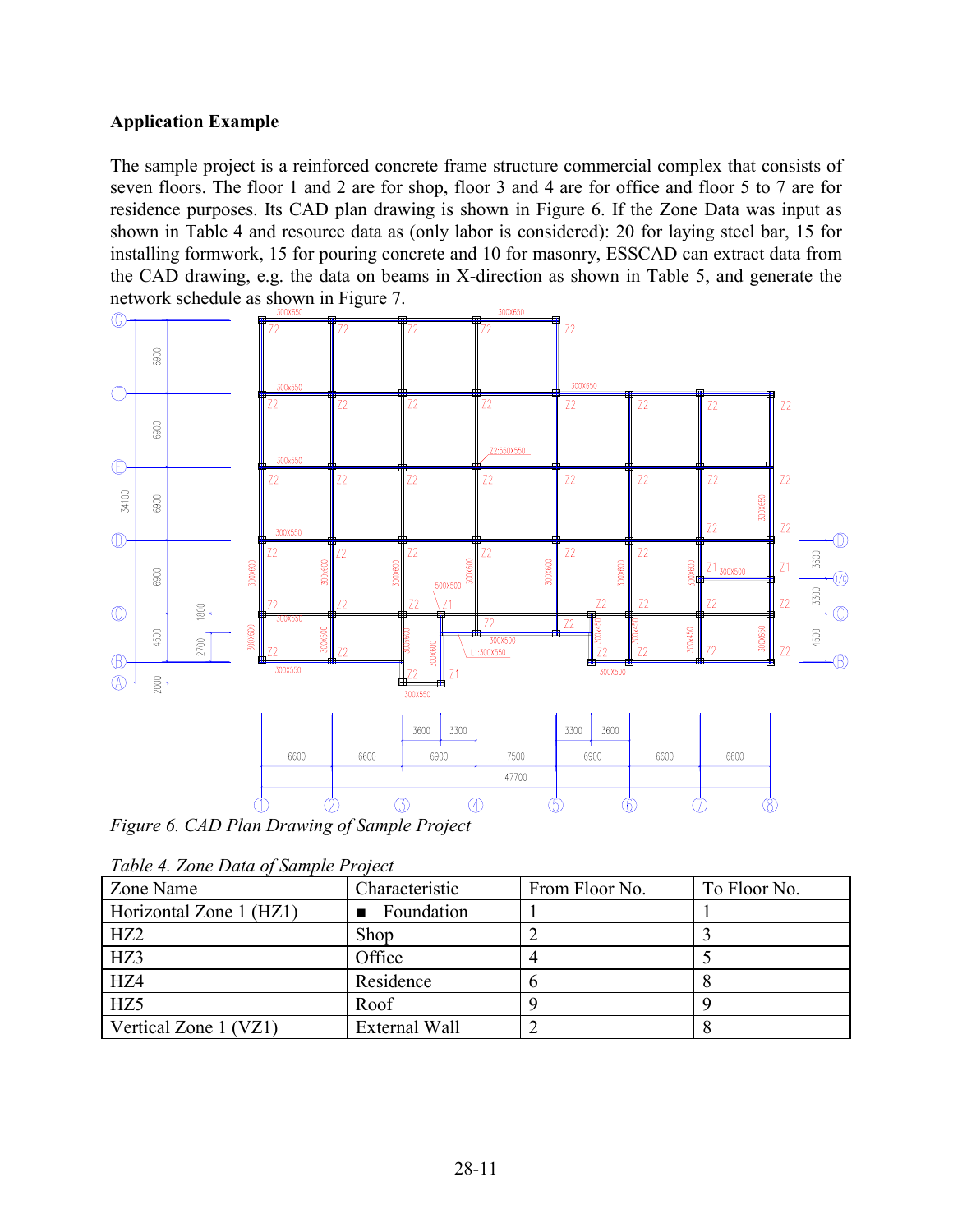

*Table 5. Interpreted Data of Beams in X-Direction*

*Figure 7. Network Diagram Generated for the Sample Project*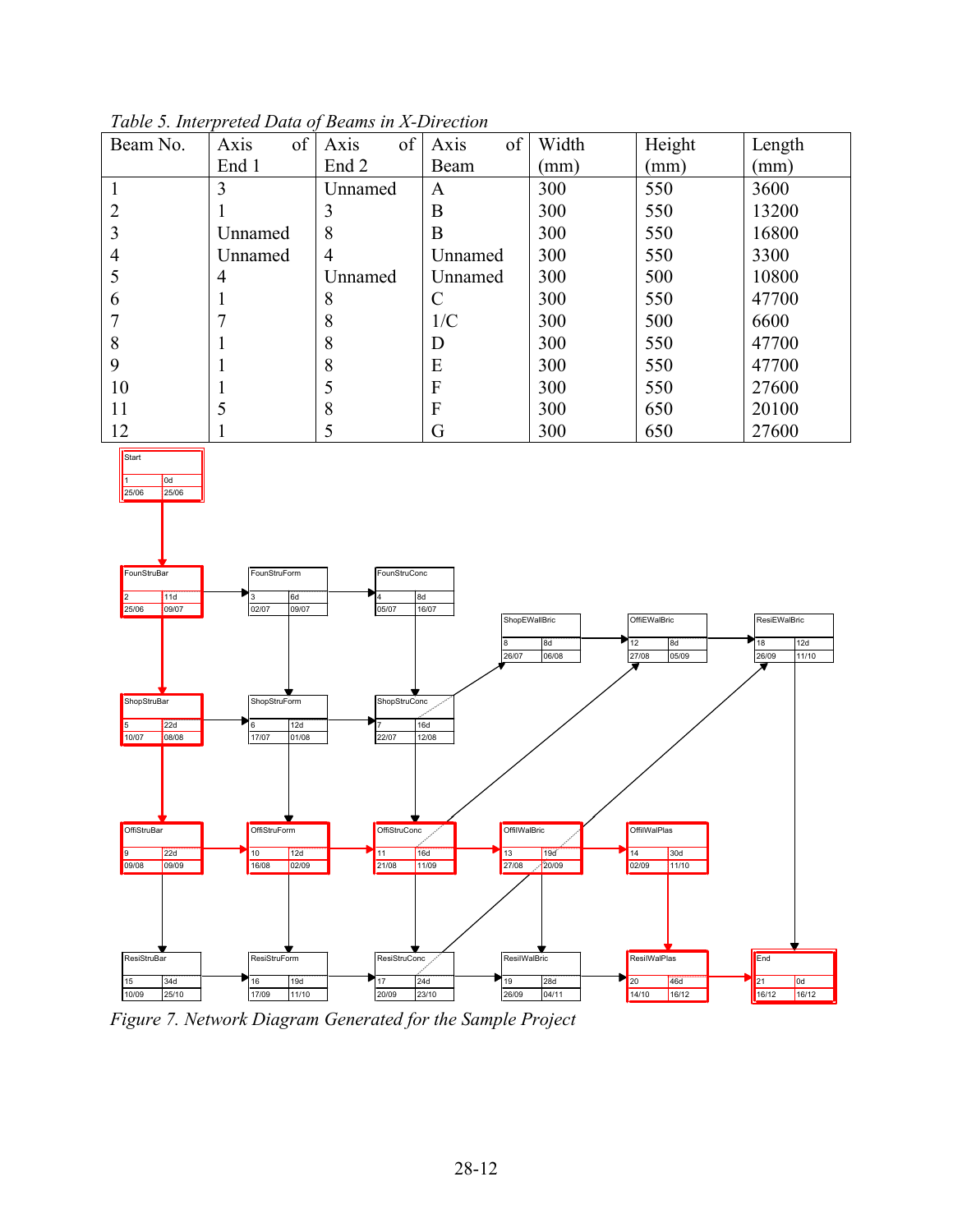From the results shown in Table 5 and Figure 7, it can be seen that the interpreted results by ESSCAD from the CAD drawing are correct and the network diagram and schedule generated are also reasonable and practical. It is worthy to mentioned again that, if there is any change in CAD drawing, user could re-run ESSCAD to interpret the drawing again and to generate a new construction schedule. In other word, a semi-dynamic link has been established between AutoCAD and PROJECT.

## **CONCLUSIONS AND RECOMMENDATIONS**

This paper described in detail the development and application of ESSCAD aiming at illuminating the idea of data sharing in building design and construction management phases of a project. ESSCAD, which was developed with knowledge-based system programming technique and software integrating technique, can automatically interpret CAD drawing of a reinforced concrete frame structure building, extract data needed and generate a primary construction schedule. In addition, as ESSCAD has integrated the AutoCAD and PROJECT, their advanced functions of CAD drafting and network analysis are retained. The presented example shows that the network schedule generated by ESSCAD for the sample project is practical and applicable and the expert system does work. However, ESSCAD is far from perfect and needs to be improved especially in the followings:

• To enhance its drawing interpreting function by either further standardizing drawing drafting rules as mentioned before or by improving its programming so as to make it more sophisticated;

• To expand the knowledge bases and databases so as to extend the applicable scope from only reinforced concrete frame structure building to other building type.